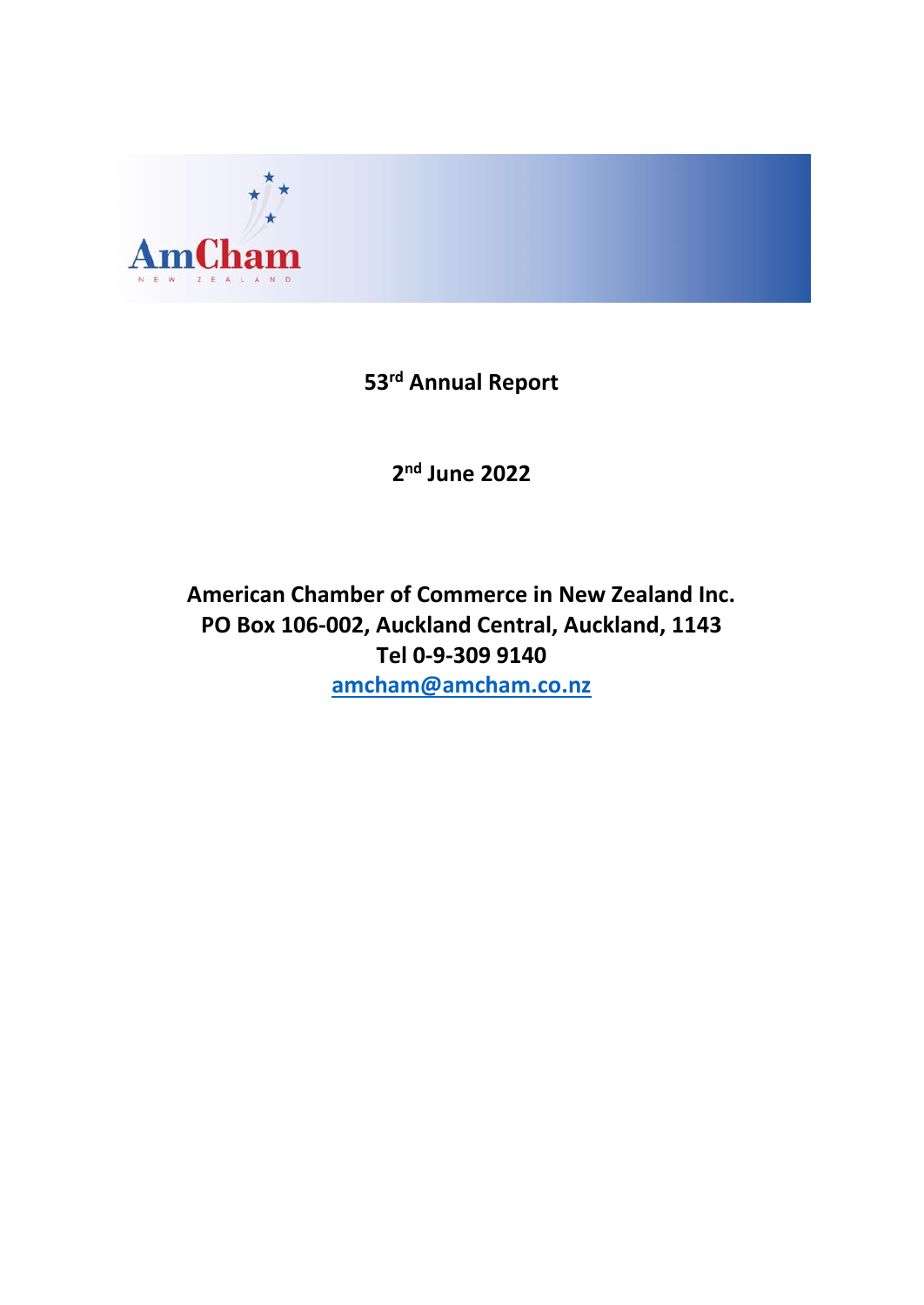# **PRESIDENT'S REPORT TO THE 53 rd ANNUAL GENERAL MEETING OF THE AMERICAN CHAMBER OF COMMERCE IN NEW ZEALAND INC. HELD ONLINE, NEW ZEALAND 2 nd June 2022**

As your President it is my pleasure to present my annual report of the Board of Directors and the annual financial statements of the American Chamber of Commerce in New Zealand for the year ended 31 December 2021.

2021 was a challenging year with all the COVID19 lockdowns. As a networking organisation, the loss of inperson events severely limited some of the benefits we were able to provide for members. However, against this backdrop, many of our members reported strong growth with their businesses, particularly in the USA.

On the political front relations with the USA continue to grow with the Prime Minister visiting the US this past week, including a meeting with President Biden on Tuesday. Other Ministers have travelled to the USA over the year despite NZ's border being closed. The recently held US Summit included speeches by US Secretary of Commerce, Gina Raimondo and Dr Kurt Campbell, The Whitehouse Coordinator for Indo-Pacific Affairs – National Security Council.

In February President Biden launched his Indo-Pacific Strategy for a "free and open Indo-Pacific" region, which pledges support for regional connectivity, trade, and investment, and deepening bilateral and multilateral partnerships. There are 8 key pillars within the strategy for countries to negotiate on sectors including digital agreements, which New Zealand could be interested in signing on to. The one clear benefit of any agreements that come out of the strategy is that they will not need to be approved by Congress.

We have seen the welcome return of flights with to USA by Air New Zealand (San Francisco on 14 April, Houston on 7 July and Chicago on 30 October) including the up-coming inaugural Auckland to New York direct flight in September. Hawaiian Airlines recommence flights on 4 July, and American Airlines will offer a direct Auckland to Dallas/Fort Worth flight for the summer starting in October. We expect United Airlines to resumes flights from San Francisco by the end of the year.

Trade supply lines continued to be severely disrupted with less air freight capacity, a lack of shipping containers, significant delays at ports and increased costs. Despite this, New Zealand's total mercantile trade figures for the year to March were up \$24 billion or 20.7% (exports up 11.36% and imports up 30.45%). Exports to the USA were up 8.5% at \$7.02 billion and imports were up 22.9% to \$6.36 billion. The USA is still New Zealand's third largest trading partner, representing just under 10% on New Zealand's total trade in goods.

Exports of technology and services continue to grow, and we have seen over \$17 billion of new US investment in New Zealand in announced in the last year. New data centres are being built by Microsoft, DCI Data Centres and AWS has received OIO approval for it \$7.5 billion investment in data centres over the next few years.

Since the EVisa programme was introduced in mid-2019 there have been 160 visas issued with new investment in the USA totalling approximately US\$32 million. Several of our members have benefited from this programme.

In late November we welcomed US Ambassador Tom Udal and his wife, Jill Cooper. The Ambassadors key strategies include working on President Biden's Indo Pacific Strategy, Climate Change/Sustainability, and Indigenous Peoples.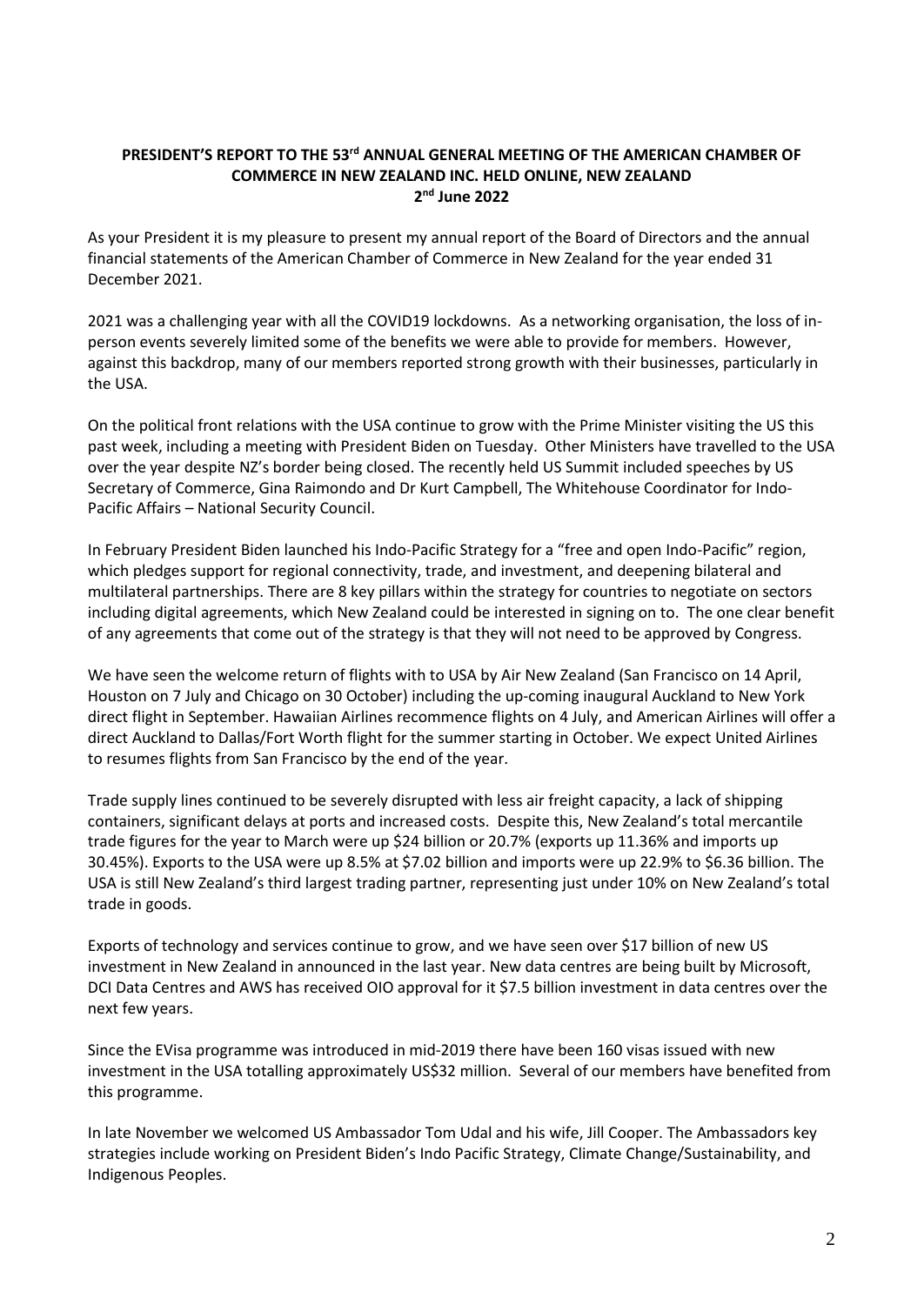Our Women' Chapter have been active holding key events for Chapter members and meet regularly planning events for 2022.

The board thanks Legacy, Diversity & Inclusion Committee Chair, Ada Echetebu and Women's Chapter committee of Sarah A. Weersing (Chair), Leanne Cheesman, Cynthia O'Neill, Katie Sleeman, and Jo Finer for their significant contribution and support. The Chapters support was recently recognized at our rescheduled 2021 AmCham-DHL Express awards where they were presented with the 2021 AmCham Supporter of the Year award.

We have recently launched a Healthcare committee and the group is due to hold their first meeting next month.

We have invited AmCham Australia to visit Wellington again in August and key events are being planned for them including our annual reception at Parliament.

Since 2014 the AmCham Board has invited an Auckland University of Technology Business School student future leader join the board for a one-year term, in a non-voting capacity. I would like to thank the 2021 appointee Lauchlan Wallace for his time and support, also the team at the Auckland University of Technology Business School for their ongoing support of this initiative. I look forward to welcoming the 2022 appointee, Jade Russell.

Over the last two months we have been collaborating with a team from Villanova University on a project "Digital Free Trade Between the USA and New Zealand." Our thanks to all members and others who took time to talk with them and share their stories. Thanks also to Stephen Pattillo, Pattillo & Associates/Global Academic Ventures for their support with this programme. Their final report is on our website.

## **Membership**

While membership revenues were down over the last year, numbers remained constant.

We are working on a new initiative to deliver more tailored networking for the members and in the coming weeks we will be seeking members input to assist us deliver this. Our thanks to Jonathan Reid for his work on this project.

## **Events**

As previously noted, with all the COVID19 lockdowns we are not able to hold in-person for almost half of 2021 which severely impacted revenues. We held several webinars and members had the additional benefit of access to joint webinars with AmCham Australia. I would like to thank the AmCham Australia team for their support and assistance.

We were unable to hold the normal annual AmCham-DHL Express Success & Innovation Awards dinner in 2021 but have just held a networking event to present the awards. Our thanks to DHL Express, ANZ Bank and Ironside McDonald Intellectual Property, and our wine sponsor Constellation Wines for their ongoing support of these awards. At this event we launched the 2022 the AmCham-DHL Express Success & Innovation Awards, welcoming back United Airlines. And new silver sponsor Lockheed Martin.

A special thanks to the following members and others who hosted or sponsored events or meetings during the last twelve months: American Magic, Cordis Hotel, ANZ Bank, EY, The Hotel Britomart, Media Design School, the University of Auckland Business School, and Velocity Made Good.

As a not-for-profit organisation receiving no government funding, we rely heavily on such member support.